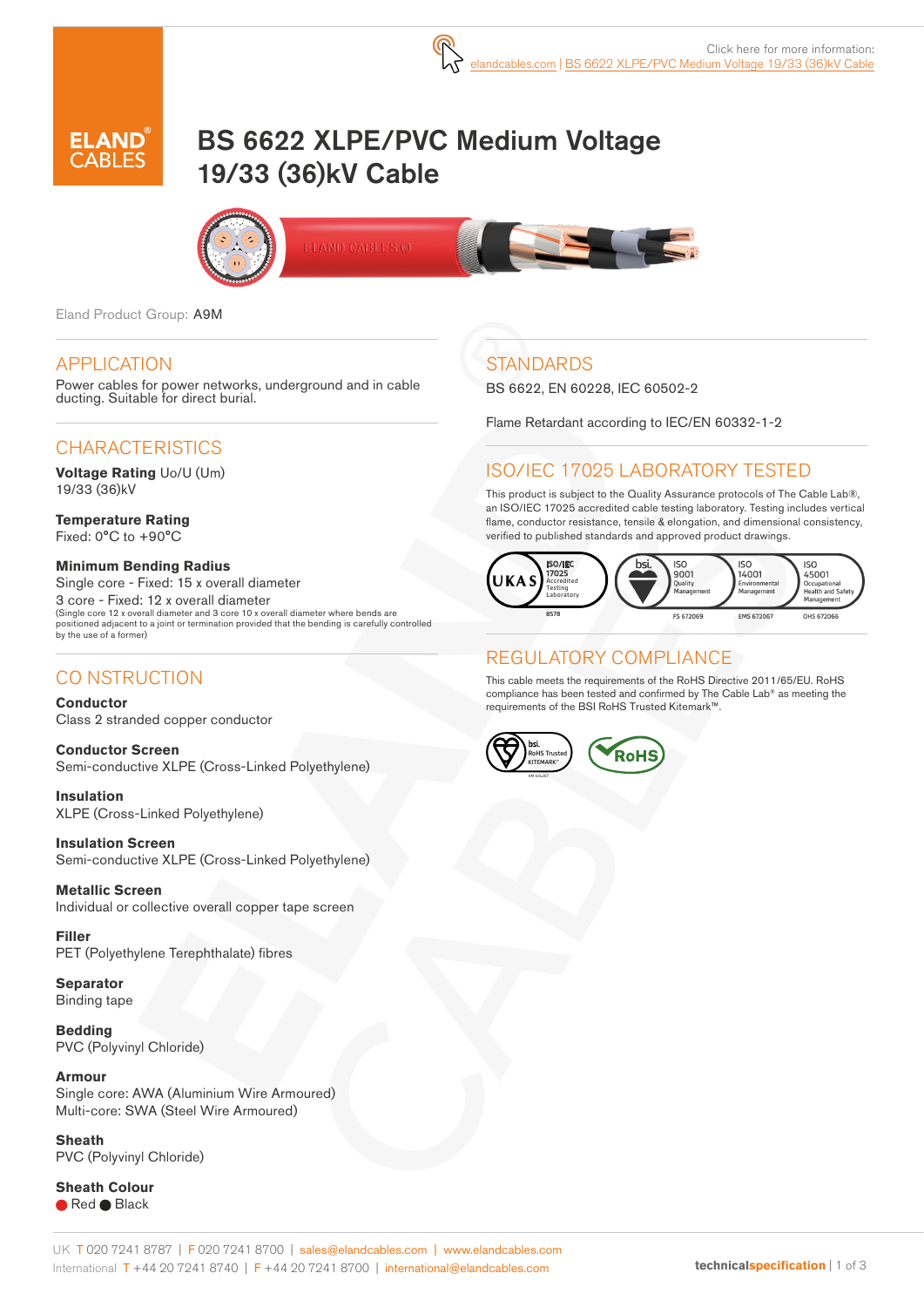#### DIMENSIONS

| ELAND PART NO. | NO. OF<br>CORES | NOMINAL CROSS<br><b>SECTIONAL AREA</b><br>mm <sup>2</sup> |                     | <b>NOMINAL</b><br><b>WEIGHT</b> |         |       |
|----------------|-----------------|-----------------------------------------------------------|---------------------|---------------------------------|---------|-------|
|                |                 |                                                           | <b>Under Armour</b> | Over Armour                     | Overall | kg/km |
| A9M33KV01070*  |                 | 70                                                        | 32.6                | 36.6                            | 41      | 2300  |
| A9M33KV01095*  |                 | 95                                                        | 34.3                | 38.3                            | 42.9    | 2650  |
| A9M33KV01120*  |                 | 120                                                       | 35.9                | 39.9                            | 44.5    | 3000  |
| A9M33KV01150*  |                 | 150                                                       | 37.5                | 42.5                            | 47.3    | 3500  |
| A9M33KV01185*  |                 | 185                                                       | 39.3                | 44.3                            | 49.3    | 4000  |
| A9M33KV01240*  |                 | 240                                                       | 41.7                | 46.7                            | 51.7    | 4650  |
| A9M33KV01300*  |                 | 300                                                       | 44.2                | 49.2                            | 54.4    | 5450  |
| A9M33KV01400*  |                 | 400                                                       | 47.3                | 52.3                            | 57.7    | 6350  |
| A9M33KV01500*  |                 | 500                                                       | 50.5                | 55.5                            | 61.1    | 7600  |
| A9M33KV01630*  |                 | 630                                                       | 54.2                | 59.2                            | 65      | 9150  |
| A9M33KV01800*  |                 | 800                                                       | 60.5                | 65.5                            | 71.6    | 11100 |
| A9M33KV011000* |                 | 1000                                                      | 65                  | 70                              | 76.5    | 13400 |
| A9M33KV03050*  | 3               | 50                                                        | 65.1                | 71.4                            | 78.2    | 9150  |
| A9M33KV03070*  | 3               | 70                                                        | 68.8                | 75.1                            | 82.1    | 10300 |
| A9M33KV03095*  | 3               | 95                                                        | 72.6                | 78.9                            | 86.1    | 11600 |
| A9M33KV03120*  | 3               | 120                                                       | 76.3                | 82.6                            | 90      | 12800 |
| A9M33KV03150*  | 3               | 150                                                       | 79.3                | 85.6                            | 93.2    | 14050 |
| A9M33KV03185*  | 3               | 185                                                       | 83.4                | 89.7                            | 97.5    | 15650 |
| A9M33KV03240*  | 3               | 240                                                       | 88.8                | 95.1                            | 103.3   | 18200 |
| A9M33KV03300*  | 3               | 300                                                       | 93.9                | 100.2                           | 108.8   | 21100 |
| A9M33KV03400*  | 3               | 400                                                       | 100.8               | 107.1                           | 116.1   | 24200 |

\* Designates the sheath colour. For each Eland Cables part number replace with the colour code as listed below e.g. A9M33KV01070RD = 70mm² Red

# COLOUR CODES

| COLOUR.<br>. | $\overline{\phantom{0}}$<br>Rea | Black |
|--------------|---------------------------------|-------|
| CODE         | DГ<br>πU                        | BK    |

#### **CONDUCTORS**

Class 2 Stranded Conductors for Single Core and Multi-Core Cables

| NOMINAL CROSS<br>SECTIONAL AREA |          | MAXIMUM RESISTANCE OF<br>CONDUCTOR AT 20°C |                    |    |                          |                          |                           |
|---------------------------------|----------|--------------------------------------------|--------------------|----|--------------------------|--------------------------|---------------------------|
| mm <sup>2</sup>                 | Circular |                                            | Circular Compacted |    | Shaped                   |                          | Annealed Copper Conductor |
|                                 | Cu       | AI                                         | Cu                 | Al | Cu                       | AI                       | Plain Wires<br>ohms/km    |
| 70                              | 19       | 19                                         | 12                 | 12 | 12                       | 12                       | 0.268                     |
| 95                              | 19       | 19                                         | 15                 | 15 | 15                       | 15                       | 0.193                     |
| 120                             | 37       | 37                                         | 18                 | 15 | 18                       | 15                       | 0.153                     |
| 150                             | 37       | 37                                         | 18                 | 15 | 18                       | 15                       | 0.124                     |
| 185                             | 37       | 37                                         | 30                 | 30 | 30                       | 30                       | 0.0991                    |
| 240                             | 37       | 37                                         | 34                 | 30 | 34                       | 30                       | 0.0754                    |
| 300                             | 61       | 61                                         | 34                 | 30 | 34                       | 30                       | 0.0601                    |
| 400                             | 61       | 61                                         | 53                 | 53 | 53                       | 53                       | 0.047                     |
| 500                             | 61       | 61                                         | 53                 | 53 | 53                       | 53                       | 0.0366                    |
| 630                             | 91       | 91                                         | 53                 | 53 | 53                       | 53                       | 0.0283                    |
| 800                             | 91       | 91                                         | 53                 | 53 | $\overline{\phantom{a}}$ | $\overline{\phantom{a}}$ | 0.0221                    |
| 1000                            | 91       | 91                                         | 53                 | 53 |                          | $\qquad \qquad -$        | 0.0176                    |

The above table is in accordance with EN 60228